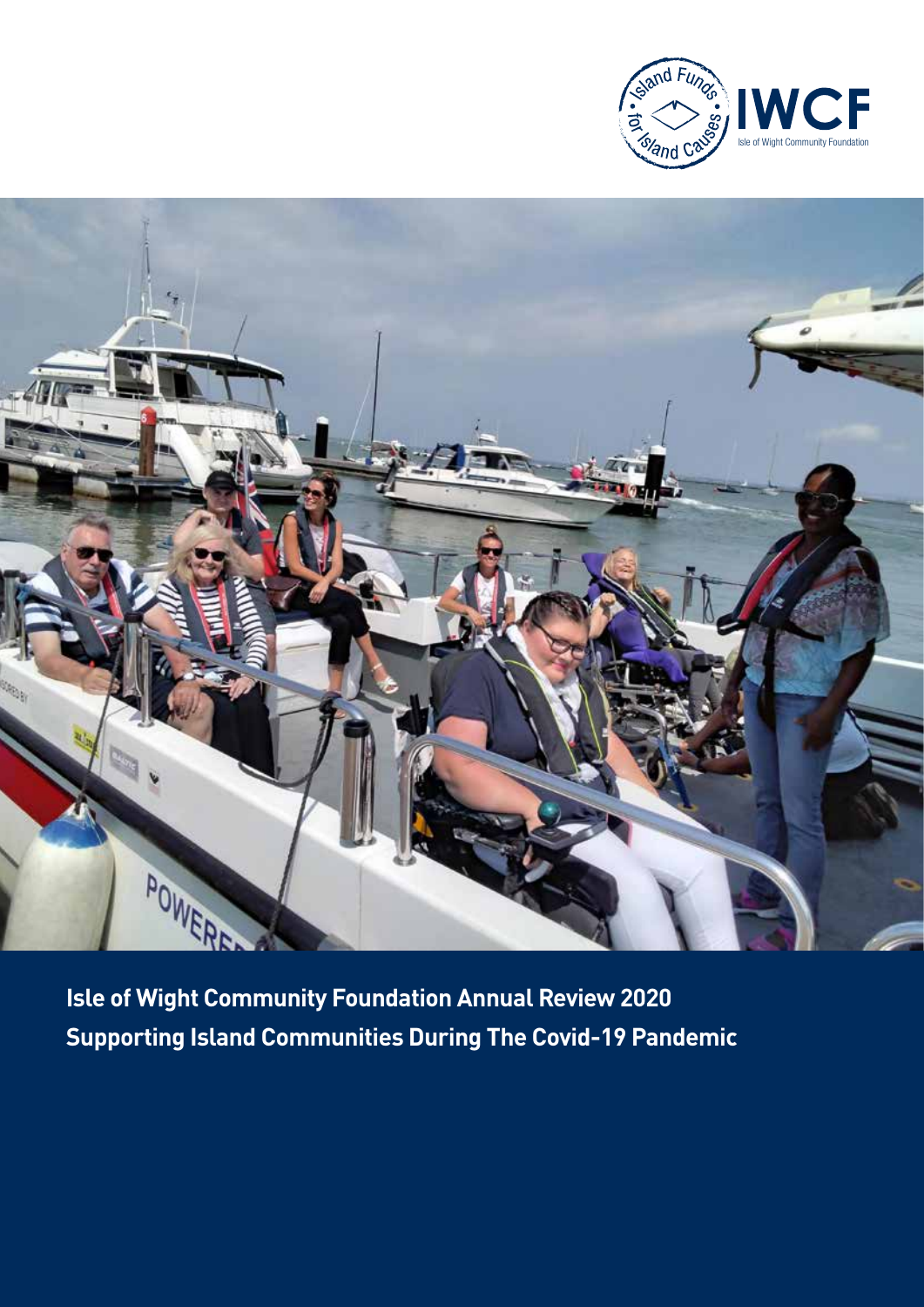## Lord-Lieutenant's Welcome

It gives me great pleasure to welcome you to our Annual Review for 2020, thank you for taking a look at our achievements and the difference that we have been able to make to the lives of vulnerable people on the Isle of Wight.

The Isle of Wight Community Foundation (IWCF), part of a wider network of Community Foundations around the country, is committed to mobilising funds and allocating grants to support local charitable, voluntary and community organisations helping people in need. It has been an extremely challenging time for our communities, with the Covid-19 pandemic leading to severe hardship and isolation for many families and individuals on the Island.

During 2020 we were able to support more Island groups than ever before, with 51 grants worth £235,698 supporting 35 organisations, (compared to grants totalling £88,224 the previous year). Our grant making helped us to support an estimated 28,643 beneficiaries during 2020 and I would like to thank all our donors, supporters and partners for your generosity and goodwill. We are incredibly grateful as it is truly only through your continued commitment that we can help so many people in need on the Isle of Wight.

Looking forward to 2021 and beyond, the Hampshire and Isle of Wight Community Foundation has very recently appointed Jacqui Scott as new CEO. Jacqui has already undertaken visits to groups supported by IWCF on the Island and I am delighted to welcome her, as I know how passionate she is about ensuring that every penny possible goes towards supporting the most vulnerable and deprived members of our community.

I hope you enjoy reading about our work to support Island communities in these most difficult of times and on behalf of everyone at IWCF and the organisations and people that you have helped, thank you.

**Susie Sheldon, Her Majesty's Lord-Lieutenant on the Isle of Wight**

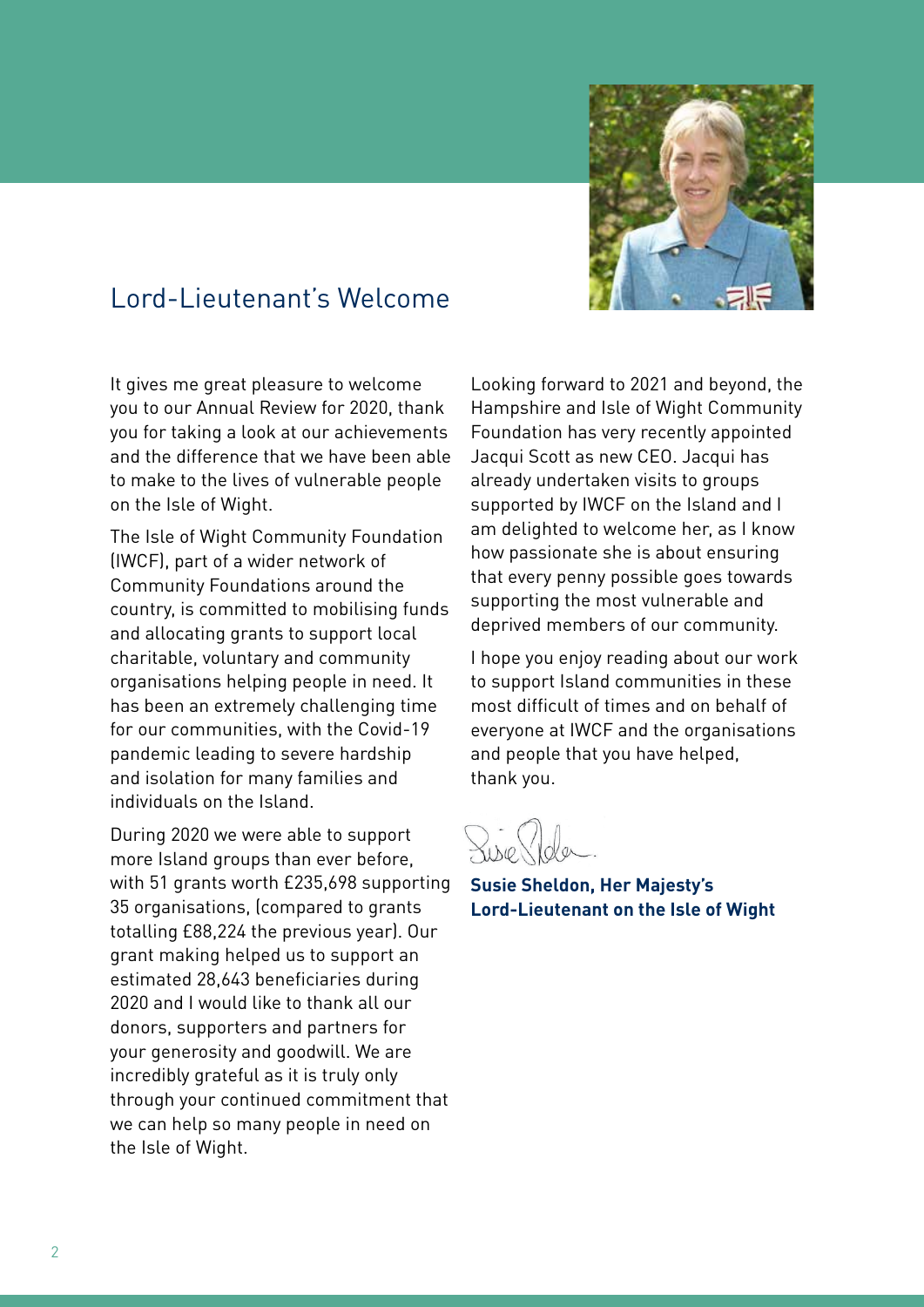# Chairman's Report

During the most extraordinary of years, the Island Community faced challenges not seen since wartime. Families and individuals facing sudden extreme hardship, bereavement and isolation were supported by inspirational groups of people who mobilised to provide help that a year ago might not have ever been thought needed. And we were proud to play our part in providing funding to help underpin this wonderful community effort.

As a locally based grant giver, IWCF works incredibly hard to build Island funds for Island causes, creating a permanent financial resource to support the local voluntary sector. Our Isle of Wight endowment funds are now worth £1.54 million, and this is ring fenced for Island grant funding.

Endowment funds are managed by the Hampshire and Isle of Wight Community Foundation (HIWCF) and the income is distributed at the discretion of the Isle of Wight Committee or at the request of our Island fundholders. To help meet the desperate need for emergency funding during the pandemic, we combined resources with other like-minded Island organisations to support individuals and families facing huge challenges. Our emergency partnership with WightAID, The IW Sports Foundation, The Isle of Wight Foundation, The High Sheriff's

Trust and The Daisie Rich Trust, together with the funds received from the National Emergencies Trust, the Department for Digital, Culture, Media and Sport, the NHS Covid-19 Fund and our IWCF fundholders has enabled us to support local people experiencing really hard times.

It is truly inspiring that since our grant making began back in 2007, over £1.7 million in grants has now been awarded to support 700 charitable projects and good causes, making us the largest grantmaking foundation working specifically on the Isle of Wight. I would like to extend my thanks to the Isle of Wight Community Foundation Committee, Trustees and Staff, and particularly our fundholders and donors, as it is only with your continued commitment that our services can continue to benefit all of those who live on the Island.

It is more vital than ever that we help our local charitable and voluntary sector to ensure that they are better prepared for any future crises. Thank you for all of your support during these particularly challenging times, we hope that you will continue to support our work in the coming years.

Probad Smith

**Michael Smith, IWCF Chairman**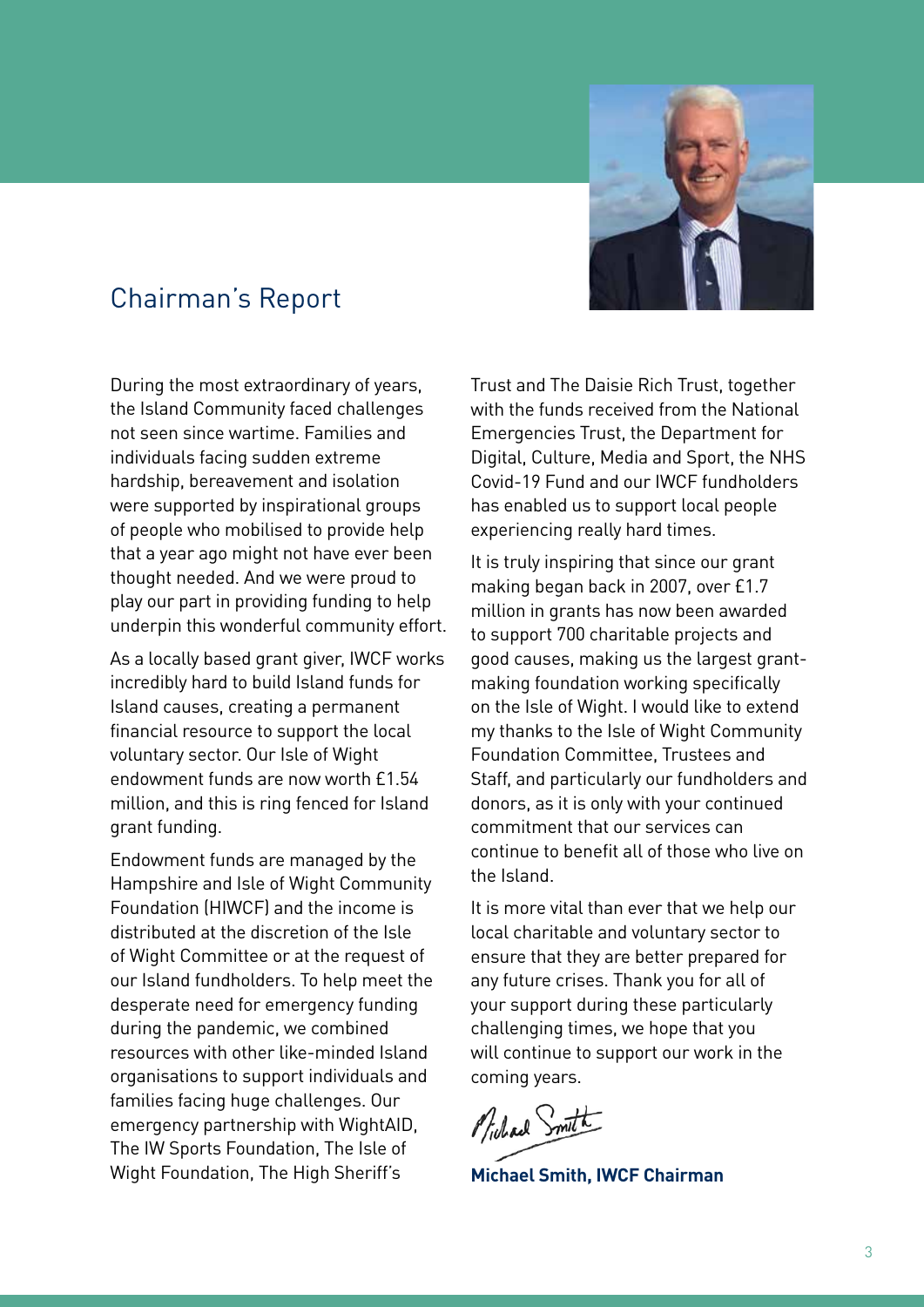# Partnering With The NHS

a grant of £10,000 to provide high quality PPE for care organisations, including Age UK and Mountbatten Hospice. This has enabled hospice staff to continue to protect and

provide care services for cancer patients and has allowed Age UK Isle of Wight volunteers and staff working on the front line to feel secure and protected, while continuing to provide vital services caring for vulnerable older people.

At a time when there was a severe shortage of availability for PPE equipment, medical aid charity **Mad-Aid** received

# Island Communities Pulling Together

In a crisis, communities always pull together, and IWCF partnered with other grant making organisations WightAID, The IW Sports Foundation, The Isle of Wight Foundation, The High Sheriff's Trust and The Daisie Rich Trust during the peak of the crisis to collectively support vulnerable and deprived local people.

This support enabled the Isle of Wight Youth Trust to receive a grant worth £2,000, to help the team continue working with young people who were facing increasingly complex issues around their emotional wellbeing and mental health, which were significantly impacted by successive lockdowns.

**The NHS Covid-19 Fund awarded £21,000 to Island organisations, in order to help ease pressure on NHS services during the peak of the crisis.** 

**"** *"Right now, community support is everything. As we are working through unprecedented challenges, we are delighted to have been awarded a Crisis Appeal Grant from Wight Aid and Hampshire and Isle of Wight Community Foundation. This crucial funding is helping us to continue to support young Islanders remotely during this time."*



**"**



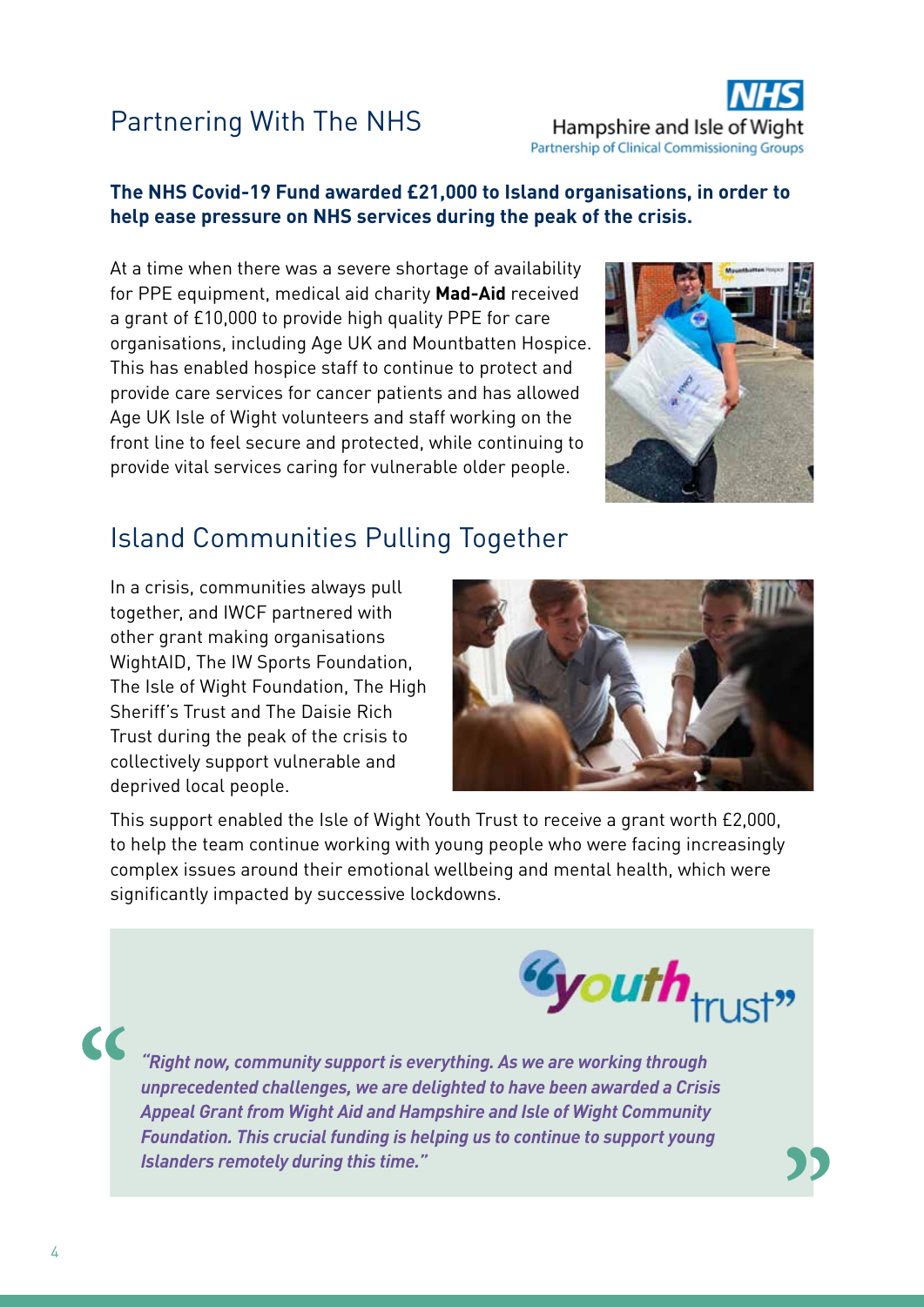### National Emergencies Trust



**Through our partnership with the National Emergencies Trust during 2020, funding worth £100,677 enabled 13 Island community groups and voluntary organisations to respond to the challenges of the Covid-19 crisis.**



**Nature Therapy CIC** received £3,250, to provide gift boxes containing sensory activities for families and individuals with dementia, to help tackle the confusion, disruption and isolation caused by lockdown. The grant helped to provide a workshop base for the group to store and collate their resources and to meet growing demand.

*"We have been unable to offer group and face to face activities to help build sensory resilience, so we have been working flat out to help families stay connected and to date we have sent out over 200 Senior Sense Boxes. We have also pushed forward to design a Sense Box for adults experiencing mental distress."* Dr Kim Brown, Founder Director of Nature Therapy CIC **"**

**"**

**South Wight Area Youth (SWAY) Partnership** received £8,228 to help local people, including families experiencing child behavioural problems during lockdown. SWAY were able to reduce the impact of isolation on vulnerable families through a range of online and socially distanced activities, including cooking and poetry and also kayaking when government restrictions finally began to ease.



*"It's vital that we continue these relationships throughout the pandemic as they offer a stable, reliable contact for the family whatever happens."* For the set of the set of the set of the pandemic as they offer a stable, reliable contact for the family whatever happens."<br>Jennie Burke, SWAY's Youth and Families' Worker **Property STATES**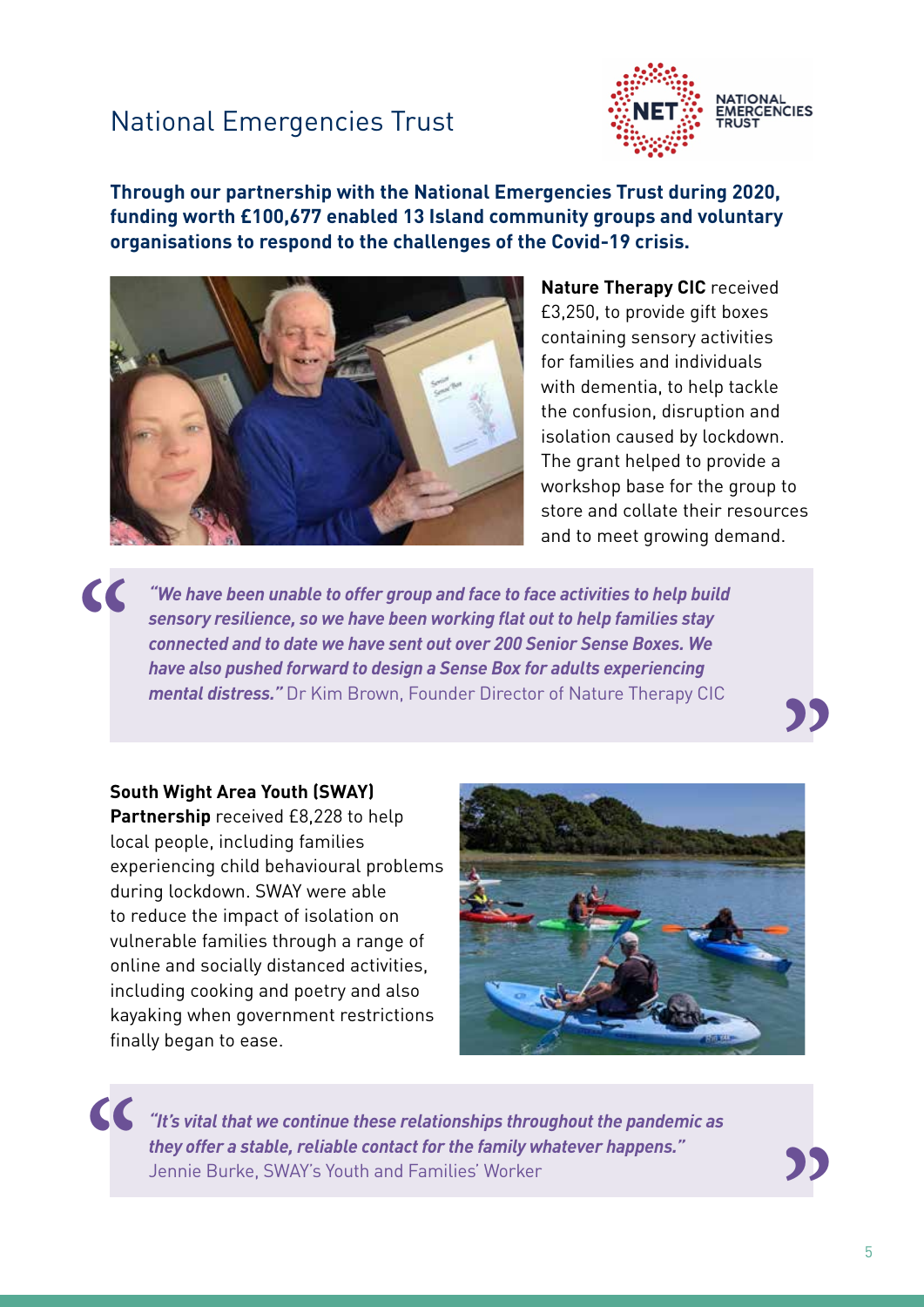## Distributing Government Funds

#### Department for Digital, Culture Media & Sport

**In order to deal with the longer-term impact of the Covid-19 pandemic, grant funding totalling £25,212 supported the work of seven charitable projects and community organisations on the Island in 2020.**

#### When the pandemic hit, **Wessex Cancer Trust**

immediately closed their support centres and suspended face-to-face support groups to protect clients. However, vulnerable patients dealing with a cancer diagnosis still needed additional emotional support as they became more isolated from friends and family, while making difficult decisions around prioritising cancer treatment and protecting their immunity. A grant of £1,000 helped remote and virtual services to continue operating, including telephone counselling, helplines, online resources and live-stream classes, to support vulnerable



patients shielding at home. In total, over 2,500 support sessions and over 500 counselling sessions were provided by the Trust during 2020.

*"This money will help significantly with our current work, providing emotional support to Islanders affected by cancer."* Wessex Cancer Trust **"**

**Storeroom2010's Cowes Men's Shed** received a grant of £5,000 to help continue to provide a safe haven for over 100 members. An outreach programme led by project leader Adam Martin has also been able to focus on helping members to improve their mental health.

Mr A is in his 70s and lost his wife to cancer a short while ago, leaving him alone with no family. He has been coming to the Shed two or three times a week and we have witnessed a complete transformation in him. Mr A is now happy to engage in conversation, maintains eye contact and gives off a more confident air.



*"Many people have experienced mental health issues as a result of Covid-19 and for us it is really about building up the confidence and self-worth of people who have faced a series of hardships during the pandemic."* Adam Martin, Project Leader, Storeroom2010's Cowes Men's Shed **"**



**"**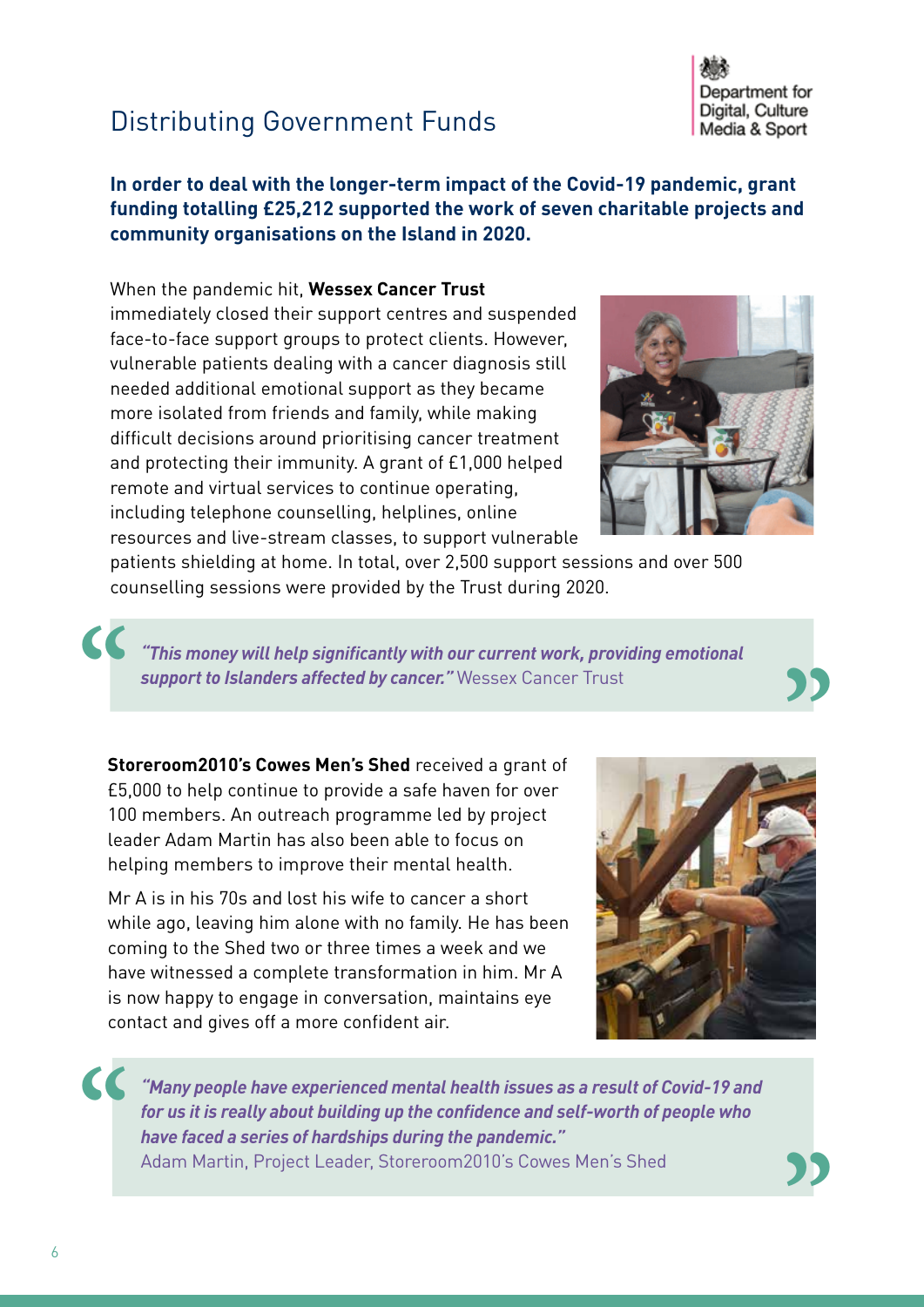



**European Union** Social Fund

## Supporting People into Employment

**In autumn 2020, the three year £1.76m Solent Supporting Employment Programme was launched by the Hampshire and Isle of Wight Community Foundation (HIWCF), to help local people into employment and increase their job prospects. The programme is part-funded by the European Social Fund, Hampshire County Council, Portsmouth City Council, Southampton City Council and HIWCF donors and during the first round of funding, grants totalling £32,310 supported two Island projects, helping residents into work.**



**Sovereign**, in partnership with Southern Housing is offering participants tailored advice and guidance through 'The Skills 4 Work Programme', which includes a series of vocational courses, one-to-one and group based sessions to help people find employment.

**RCS Ltd** has a long history of working with those who find it hard to gain work or training opportunities and their grant is providing individual assistance for participants that find it difficult to engage fully within society, helping them to avoid social isolation and low aspirations. Participants work on a Personal Intervention Plan covering financial and interview skills and gain valuable volunteering and work experience.

**"**



*"The funding will change people's lives on the Island, giving them one-to-one*  Wendy Masterson, Community Development Manager, RCS Ltd **"** *support and encouragement to participate and believe that anything is possible."*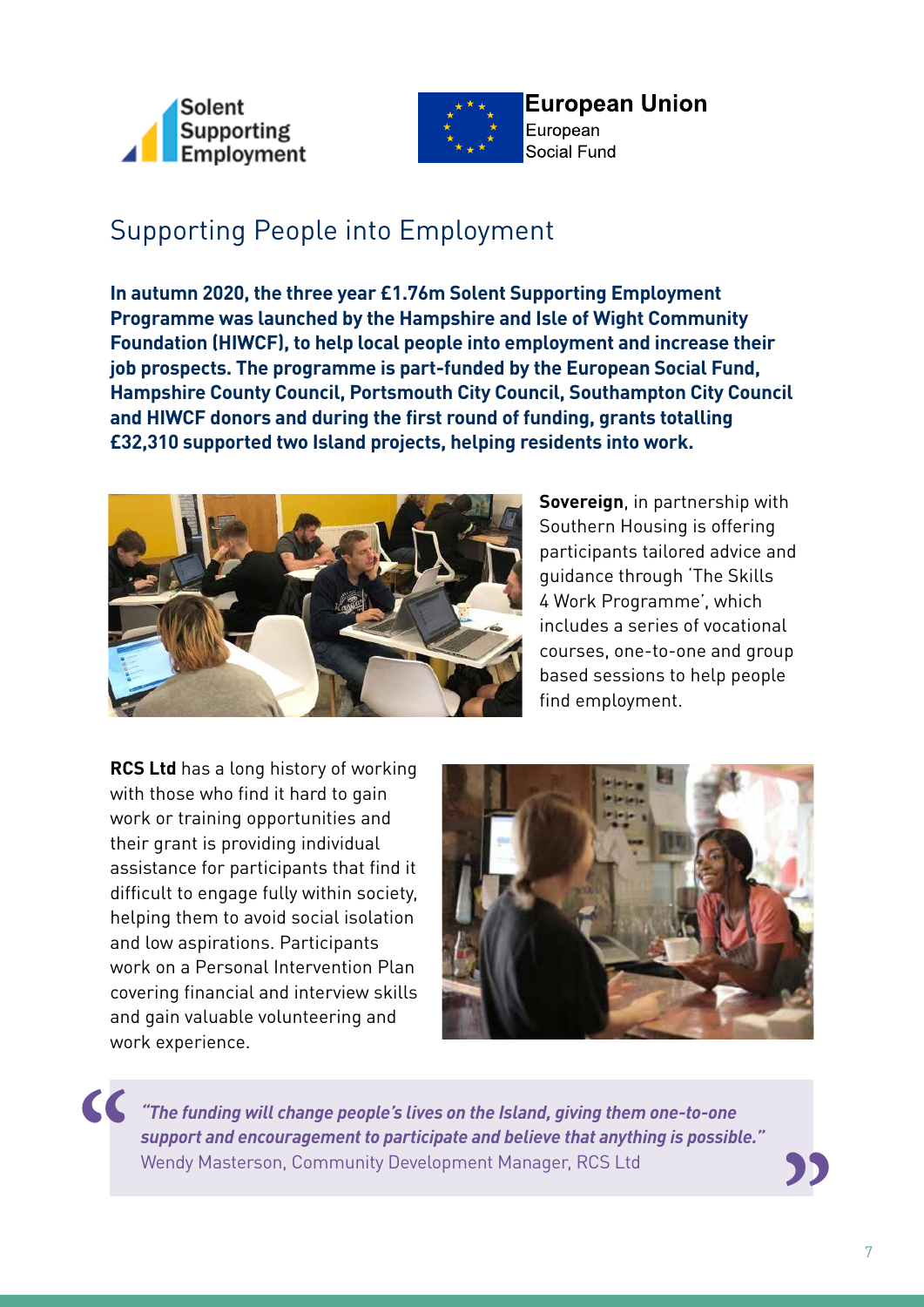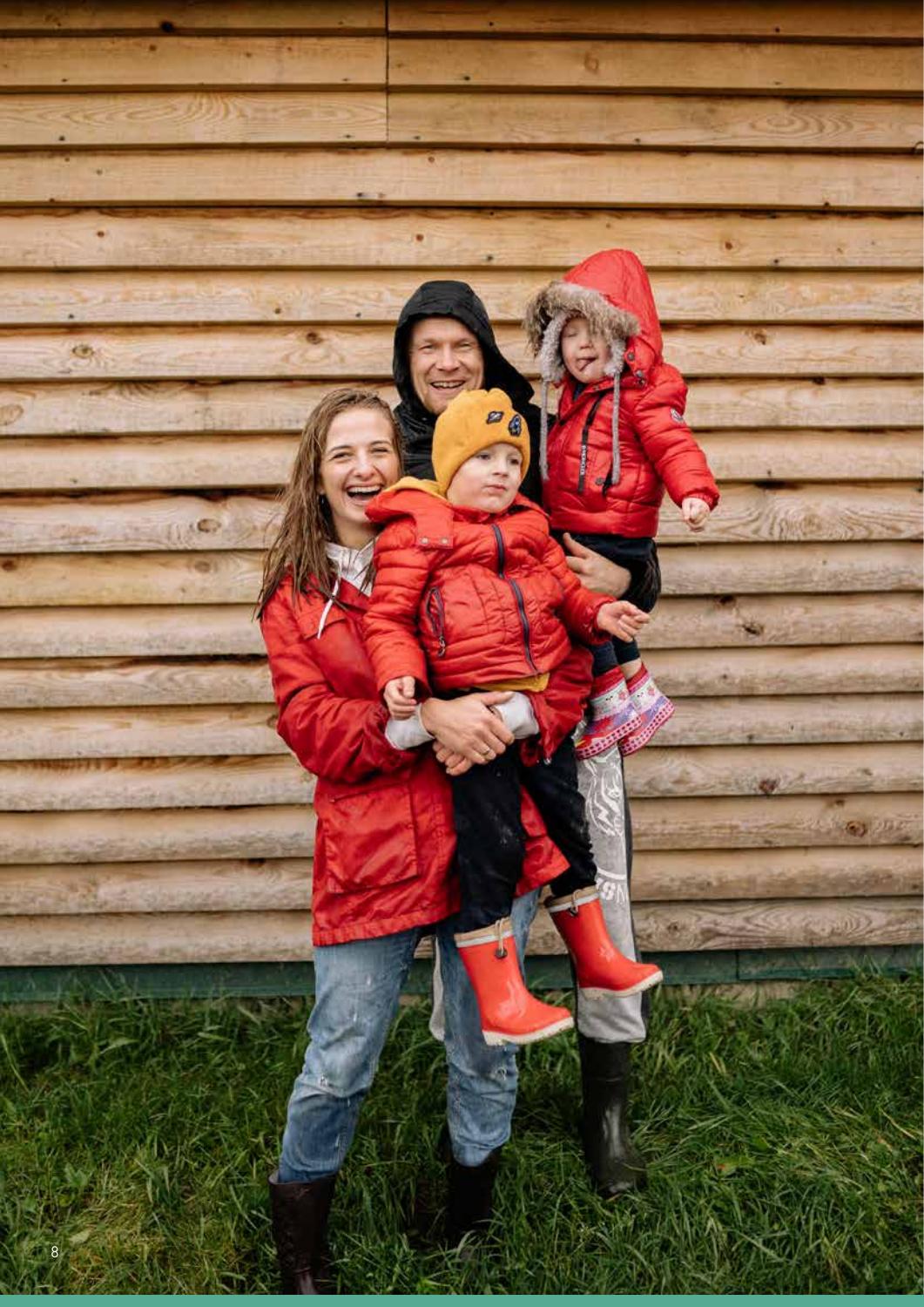### Island Funds for Island Causes



**Sixteen grants from the Isle of Wight Community Funds worth £23,542 have been awarded to support the vital projects and services of eleven community organisations on the Isle of Wight during the pandemic.**



A grant of £2,500 has enabled **Aspire Ryde** to provide hot meals and support to those experiencing isolation and loneliness due to selfisolating and shielding at home to stay safe.

 **"Whether providing food for people, cooking and delivering meals or offering friendship and advice at the end of a phone, we all need to be looking out for each other at the moment and that is what Aspire exists to do."**  Trevor Nicholas, Aspire Ryde

A grant of £1,525 to the **Footprint Trust**  is helping Islanders to save money on energy and water bills through free home visits, helping to keep people warm and well. Those struggling to heat their home this winter, can call 01983 822282 for advice and support.

**C** "By supporting people to take control<br>
of their own energy use, we save<br>
most Island families £200 on their<br>
bills, which can then be spent on<br>
food or other essentials " **of their own energy use, we save most Island families £200 on their bills, which can then be spent on food or other essentials."** Ray Harrington-Vail, Footprint Trust



**'Help through Crisis'** is a project managed by **Citizens Advice Isle of Wight**, which helps vulnerable clients who have no money for food and domestic fuel. Demand doubled in April 2020 soon after lockdown regulations came in, and £1,000 was awarded from IWCF funding to help individuals and families in need.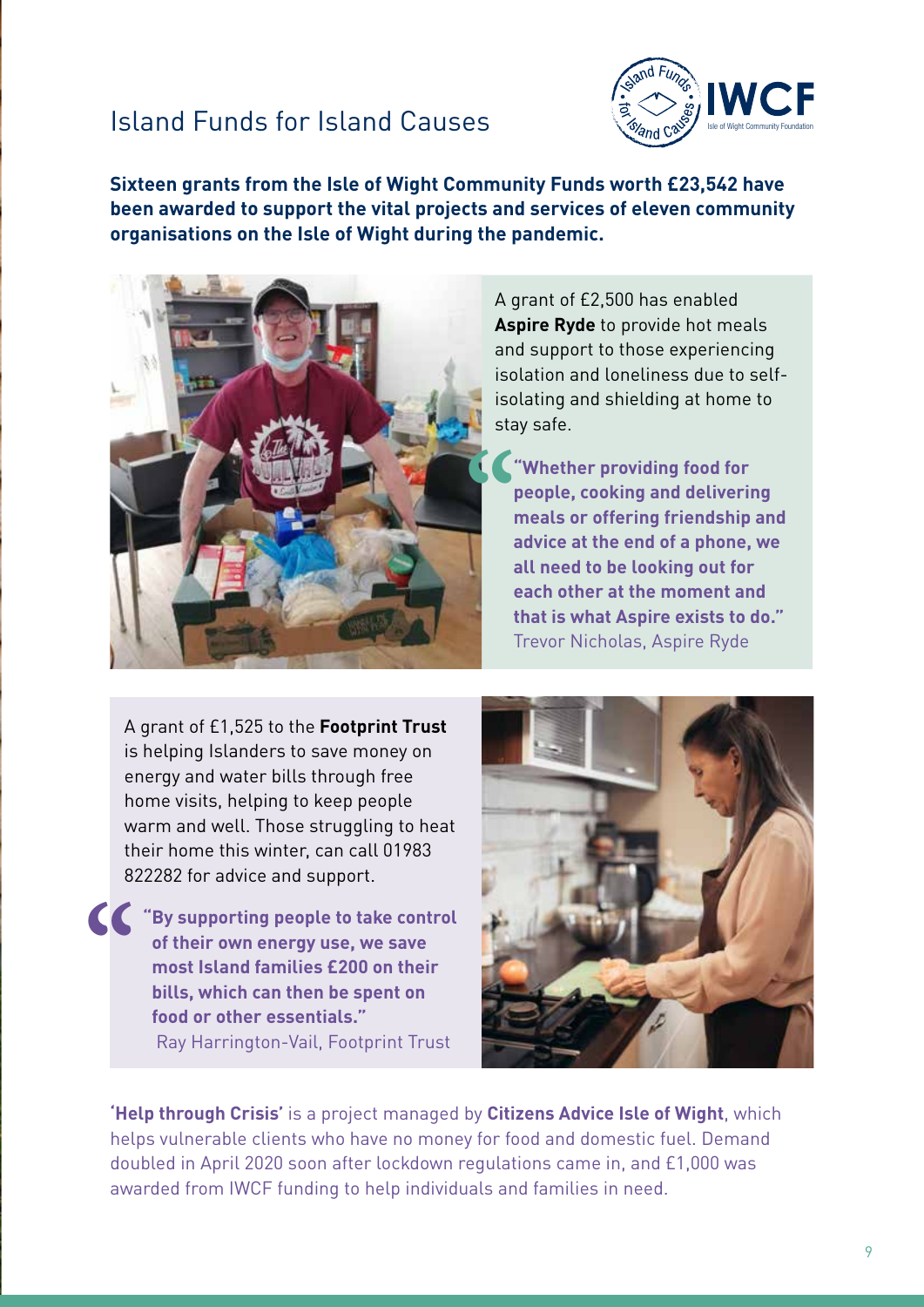#### The Impact of Our Island Grants



The pie chart above demonstrates how our grant funding has impacted on our Island communities.

#### All Ages Early Children Young Young Adults Seniors Years (5-12) People Adults (26-65) (65+)  $(13-18)$ £100,000 £80,000 £60,000 £40,000 £20,000 £0

#### Age Groups Supported By Grants

The bar chart above shows the different age groups that our grant funding has supported during 2020.



Please note that due to the high number of Covid-19 emergency grants made during the pandemic, it was not possible to collect reporting data for every grant awarded in early 2020 and our figures and statistics are based only on grants where full data is available.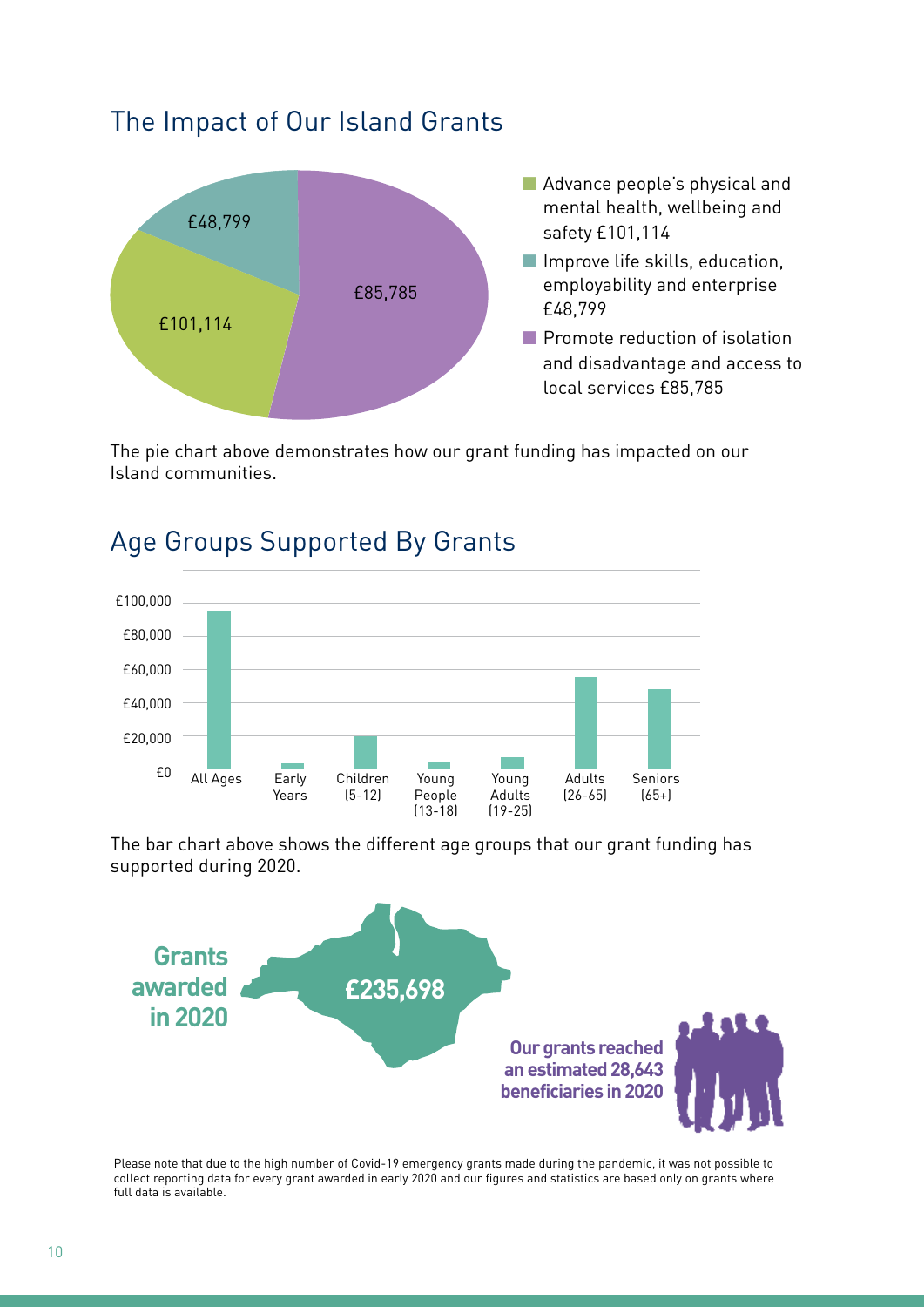# Island Grants 2020

| Age UK Isle of Wight                 | £2,500  |
|--------------------------------------|---------|
| Age UK Isle of Wight                 | £2,500  |
| Age UK Isle of Wight                 | £9,900  |
| Aspire Ryde<br>.                     | £2,500  |
| Aspire Ryde                          | £470    |
| Aspire Ryde                          | £6,000  |
| Changing Tunes                       | £4,070  |
| Citizens Advice Bureau Isle of Wight | £1,000  |
| Community Action Isle of Wight       | £550    |
| Community Action Isle of Wight       | £9,000  |
| Community Action Isle of Wight       | £9,600  |
| <b>Community Spirited Cafe</b>       | £2,000  |
| <b>Cowes Baptist Church</b>          | £7,836  |
| Daisy Chains Isle of Wight           | £4,120  |
| Daisy Chains Isle of Wight           | £4,000  |
| <b>Footprint Trust Ltd</b>           | £1,525  |
| Frontline                            | £6,000  |
| <b>Helping Hands</b>                 | £2,000  |
| Home-Start Isle of Wight<br>.        | £500    |
| Home-Start Isle of Wight             | £111    |
| Home-Start Isle of Wight             | £346    |
| Home-Start Isle of Wight             | £2,522  |
| Home-Start Isle of Wight             | £4,642  |
| Isle of Wight Association for        |         |
| Spina Bifida & Hydrocephalus         | £3,500  |
| Isle of Wight Community Rail         |         |
| Partnership                          | £10,000 |
| Isle of Wight Foodbank               | £5,000  |

| Isle of Wight Youth Trust<br>£2,000<br>Jigsaw Family Support<br>£2,543<br>£5,000<br>Jigsaw Family Support<br>Mad Aid<br>£10,000<br>Medina Park Residents Association<br>£2,000<br>£3,250<br>Nature Therapy CIC<br>Network Ryde<br>£500 |
|----------------------------------------------------------------------------------------------------------------------------------------------------------------------------------------------------------------------------------------|
|                                                                                                                                                                                                                                        |
|                                                                                                                                                                                                                                        |
|                                                                                                                                                                                                                                        |
|                                                                                                                                                                                                                                        |
|                                                                                                                                                                                                                                        |
|                                                                                                                                                                                                                                        |
|                                                                                                                                                                                                                                        |
| Network Ryde<br>£2,748                                                                                                                                                                                                                 |
| Newclose County Cricket Ground<br>£6,465                                                                                                                                                                                               |
| £4,028<br>Pan Together                                                                                                                                                                                                                 |
| £4,200<br>Pan Together                                                                                                                                                                                                                 |
| People Matter IW<br>£1,000                                                                                                                                                                                                             |
| <b>Romsey Community School</b><br>£8,655                                                                                                                                                                                               |
| <b>Romsey Community School</b><br>£8,655                                                                                                                                                                                               |
| Sea View Yacht Club Ltd<br>£2,100                                                                                                                                                                                                      |
| South Wight Area Youth Partnership<br>£8,228                                                                                                                                                                                           |
| £15,000<br>Sovereign                                                                                                                                                                                                                   |
| Storeroom2010<br>£5,000                                                                                                                                                                                                                |
| Suicide Prevention & Intervention (SPIIOW)                                                                                                                                                                                             |
| £9,329                                                                                                                                                                                                                                 |
| £1,500<br><b>Wessex Cancer Trust</b>                                                                                                                                                                                                   |
| <b>Wessex Cancer Trust</b><br>£1,000                                                                                                                                                                                                   |
| West Wight Men In Sheds<br>£1,800                                                                                                                                                                                                      |
| <b>West Wight Sports Centre</b><br>£10,000                                                                                                                                                                                             |
| Wight DASH<br>£8,502                                                                                                                                                                                                                   |
| Total £235,698                                                                                                                                                                                                                         |

| <b>Funds Supporting the Isle of Wight 2020</b> | <b>Grants Awarded</b> |
|------------------------------------------------|-----------------------|
| Co-op Fund                                     | £9,028                |
| Brian Gardener Cricket Revenue Fund            | £6,465                |
| Isle of Wight Community Revenue Fund           | £20,204               |
| <b>Island Hundred Fund</b>                     | £816                  |
| Newport Social Needs Revenue Fund              | £2,522                |
| <b>IOW Rock Bottom Revenue Fund</b>            | £13,839               |
| <b>IOW Sail Away Foundation</b>                | £2,100                |
| <b>National Emergencies Trust</b>              | £100,677              |
| National Emergencies Trust/DCMS Fund           | £25,212               |
| NHS/HIWCF Emergency Covid-19 Fund              | £21,000               |
| Solent Supporting Employment Programme         | £32,310               |
| <b>Surviving Winter Fund</b>                   | £1,525                |
| <b>Total</b>                                   | £235,698              |